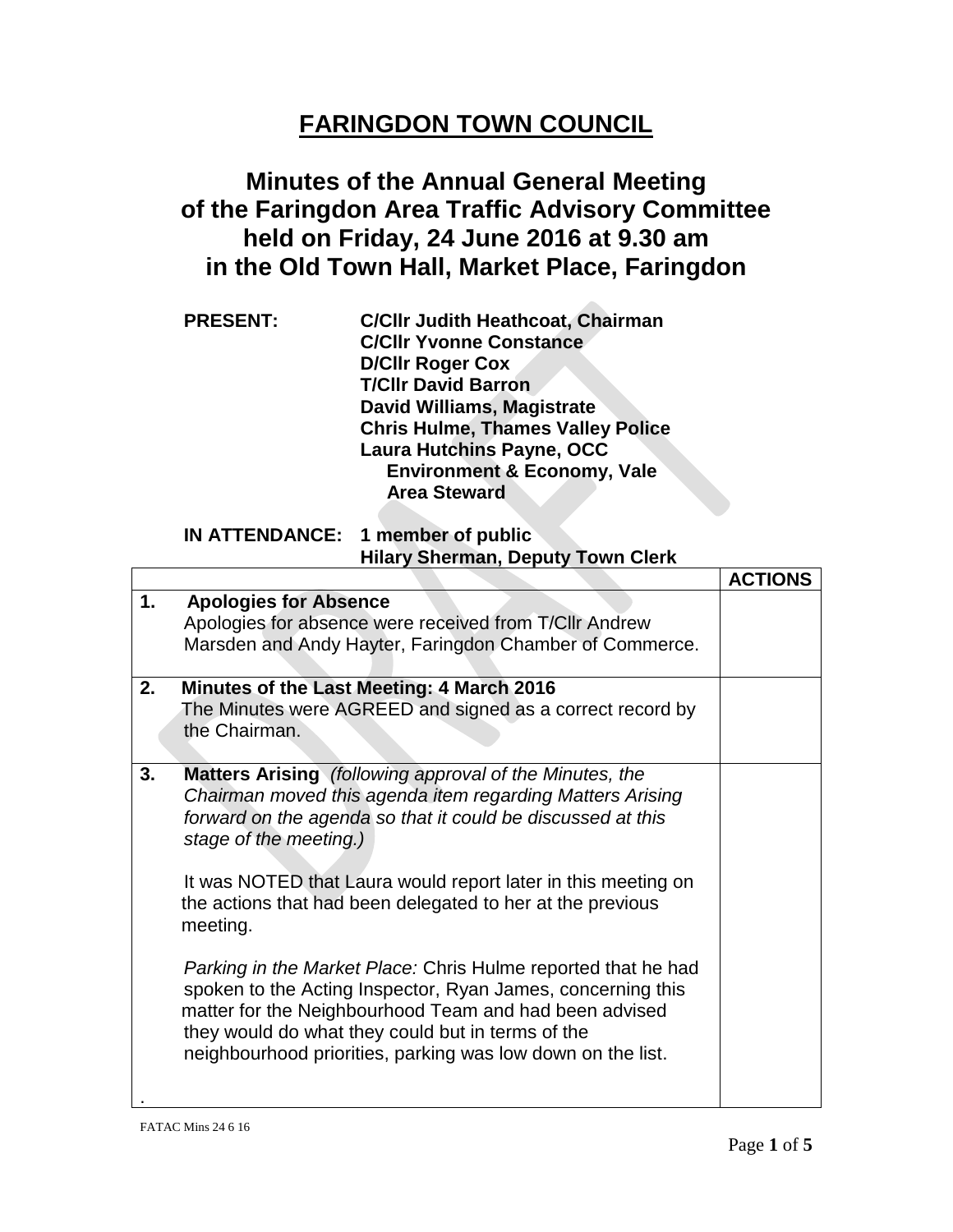|    | Parking in Canada Lane near school: It was NOTED there was                                                                |
|----|---------------------------------------------------------------------------------------------------------------------------|
|    | still an issue with parking, particularly at school opening and                                                           |
|    | closing times and that an occasional police presence would                                                                |
|    | help to alleviate this problem.                                                                                           |
|    | The Chairman wished to emphasize that even occasional visits                                                              |
|    | by a PCSO (Police Community Support Officer) to both the                                                                  |
|    | above areas would help to address problems.                                                                               |
|    | Min 5, Utilities: It was NOTED that utilities are responsible for                                                         |
|    | damage due to work being carried out by them but that it was                                                              |
|    | sometimes difficult to progress bonds and on some occasions                                                               |
|    | involved court proceedings.                                                                                               |
|    |                                                                                                                           |
|    | Verges: Oxfordshire County Council has statutory responsibility                                                           |
|    | for keeping sightlines clear on road verges. C/Cllr Judith                                                                |
|    | Heathcoat reported that this work is currently being carried out.                                                         |
|    | Junction splays are the most important from a safety point of                                                             |
|    | view but it was also important that pavements are kept clear of                                                           |
|    | overgrown grass/vegetation so that people are able to walk                                                                |
|    | along them safely.                                                                                                        |
| 4. | <b>Declarations of Interest</b>                                                                                           |
|    | There were none.                                                                                                          |
|    |                                                                                                                           |
| 5. | <b>Election of Chairman</b>                                                                                               |
|    | C/Cllr Judith Heathcoat was proposed by the Mayor of                                                                      |
|    | Faringdon, T/Cllr Mike Wise, seconded by David Williams,                                                                  |
|    | Magistrate. There being no other nominations, C/Cllr Judith                                                               |
|    | Heathcoat was elected Chairman.                                                                                           |
|    |                                                                                                                           |
| 6. | <b>Election of Deputy Chairman</b><br>D/Cllr Roger Cox was proposed by D/Cllr Robert Sharp,                               |
|    | seconded by C/Cllr Yvonne Constance. There being no other                                                                 |
|    | nominations, D/Cllr Roger Cox was elected Deputy Chairman.                                                                |
|    |                                                                                                                           |
| 7. | <b>Public Speaking Time</b>                                                                                               |
|    | Gene Webb, a local resident, tabled a question, as follows:                                                               |
|    |                                                                                                                           |
|    | On-Street Parking, Faringdon:                                                                                             |
|    | The Faringdon Parking Study commissioned by VWHDC in                                                                      |
|    | 2015 reviewed all the Faringdon Traffic Orders and inspected                                                              |
|    | the lines and signs. It reports that in a number of streets, lines                                                        |
|    | and markings needed to be refreshed and signage added for                                                                 |
|    | them to be enforceable. Streets included are Marlborough                                                                  |
|    | Street, Market Square, Southampton Street, Park Road, Pulling<br>Close, Cornmarket. Please let me know which organisation |
|    |                                                                                                                           |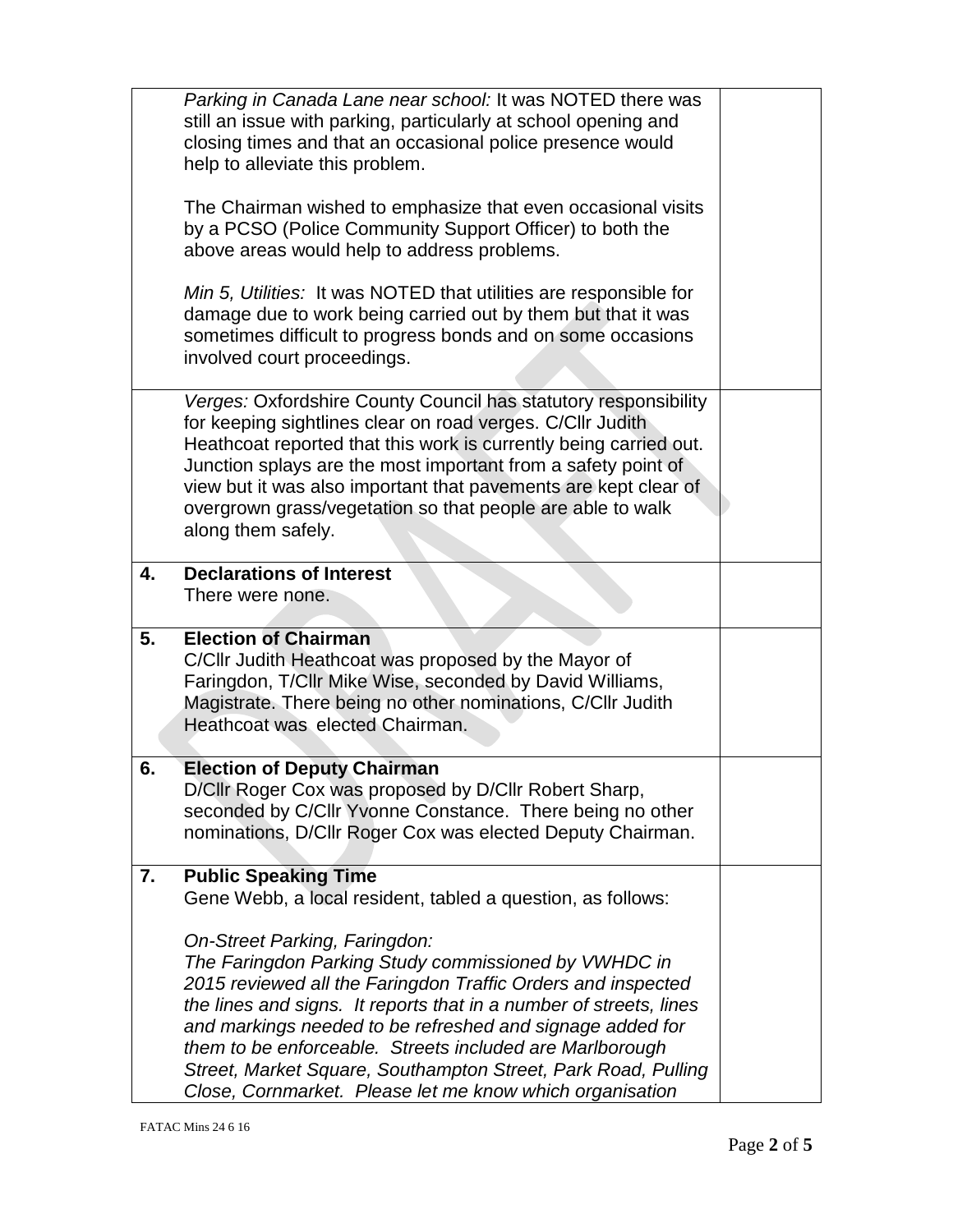| has the statutory responsibility for on-going review and<br>maintenance of TROs. Please arrange for the relevant council<br>to carry out the work that is needed to re-establish TROs to an<br>enforceable state.<br>The Chairman advised that she and Laura Hutchins Payne<br>would look into the matter. Once relevant information had been<br>obtained she would write to Gene Webb with a copy to all<br>members of the committee.                                                                                                                                                                                                                                                                                                                                                                                                                                                                                                                                                                                                                                                                                                                       | <b>JH/LH</b> |
|--------------------------------------------------------------------------------------------------------------------------------------------------------------------------------------------------------------------------------------------------------------------------------------------------------------------------------------------------------------------------------------------------------------------------------------------------------------------------------------------------------------------------------------------------------------------------------------------------------------------------------------------------------------------------------------------------------------------------------------------------------------------------------------------------------------------------------------------------------------------------------------------------------------------------------------------------------------------------------------------------------------------------------------------------------------------------------------------------------------------------------------------------------------|--------------|
| <b>County Council Highways Officer's Report</b><br>8.<br>Min 5(b, Coxwell Road, Pinch Point outside Coxwell Gardens:<br>Laura had advised that although the road did narrow at this<br>point, it was not significant enough to merit a sign. Signs<br>would not normally be needed if the narrowing did not result in<br>the loss of a lane. D/Cllr Cox reported that there are school<br>lights opposite the entrance into Coxwell Gardens which are not<br>in operation. If these were operational, people might be<br>encouraged to slow down. Laura would look into this.<br>Min 5(c), Section 154; Laura had provided details of Section<br>154 which refers to landowners being required to remove or<br>reduce vegetation which overhangs or is a danger to the public<br>highway;                                                                                                                                                                                                                                                                                                                                                                    | <b>LH</b>    |
| School Flashing Amber Lights near Faringdon Community<br>College; Laura advised that Oxfordshire County Council did<br>have funds/responsibility for such lights but the contract OCC<br>had with SSEC had terminated at the end of March so this<br>work would be more difficult to undertake until a replacement<br>contractor had been found. If the college funded this, and OCC<br>Traffic approved the use and location, then Street Lighting<br>would normally get involved in arranging. However, if the<br>College or Town Council felt that such lights were required and<br>if either body was able to fund the maintenance, installation of<br>the lights could be progressed. Hilary to raise matter with Town<br>Council;<br>Town Council website: Hilary reported that a new section on<br>highways information had been included on the Town Council's<br>website. It was agreed that the quarterly newsletter produced<br>by Laura would be publicised on the website as this would meet<br>the needs of FAQs;<br>Laura tabled the latest highway maintenance newsletter (May,<br>June, July 2016) which outlined details of the following: | <b>HS</b>    |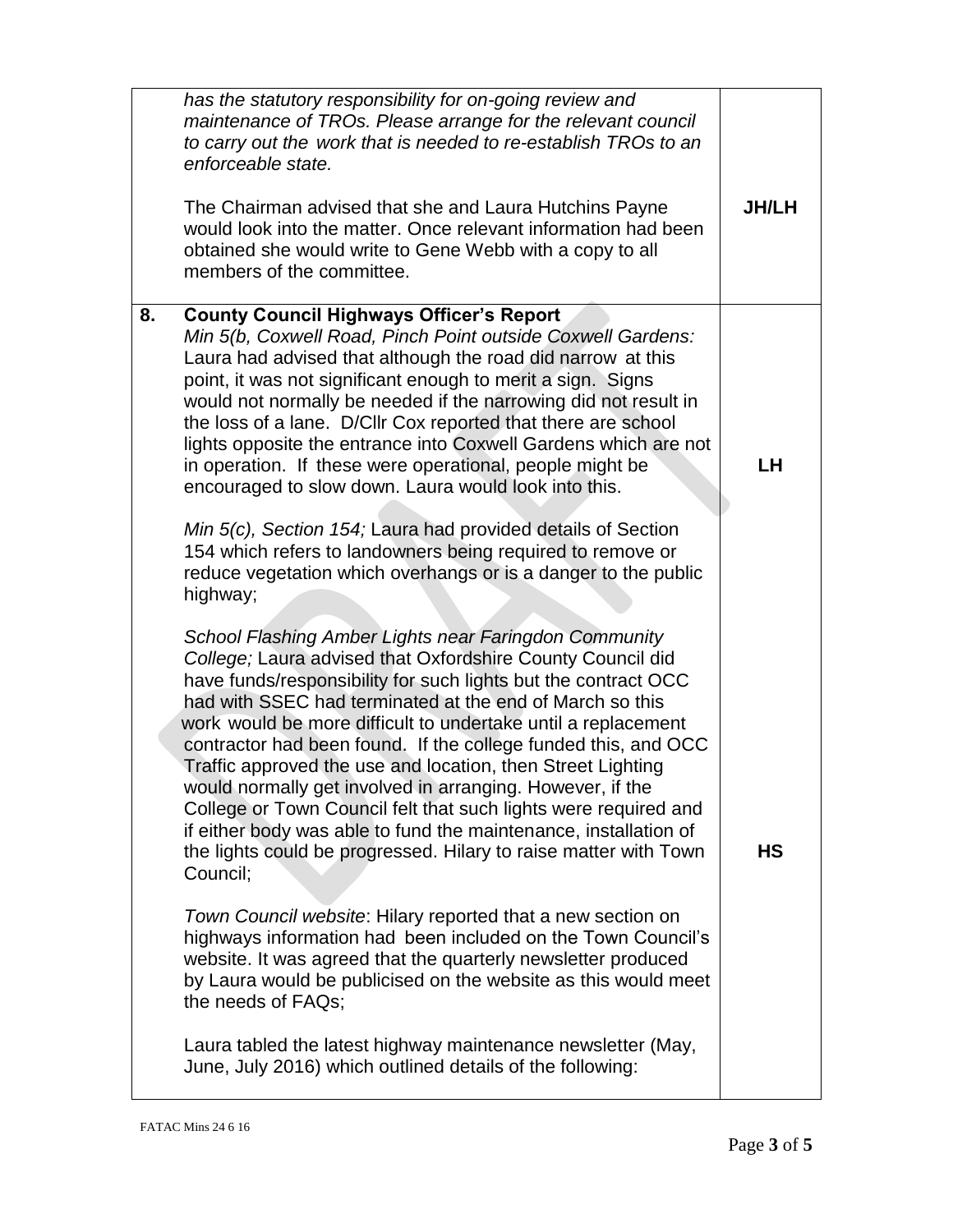| • Grass Cutting in Oxfordshire<br>• Traffic Calming<br>• Resilient Community Fund<br>• Out of Hours and Incident Response<br>• Highway Works as of 8 June 2016                                                                                                                                                                                                                                                                                                                                                                                                             |    |
|----------------------------------------------------------------------------------------------------------------------------------------------------------------------------------------------------------------------------------------------------------------------------------------------------------------------------------------------------------------------------------------------------------------------------------------------------------------------------------------------------------------------------------------------------------------------------|----|
| Oxfordshire Together: C/Cllr Yvonne Constance wished the<br>minutes to record her views that this project had been a<br>failure and had been badly administered, particularly in her<br>division. She stated that the message to parish councils<br>encouraging them to pay for services in their parish had not<br>been successful. It was NOTED however that due to the<br>timings, parish councils had not been able to include these<br>costs when setting precepts for the current financial year.                                                                    |    |
| Laura advised that due to staff changes, she was now the<br>contact for any queries relating to Oxfordshire Together.                                                                                                                                                                                                                                                                                                                                                                                                                                                      |    |
| David Williams queried whether there had been any change in<br>the pattern of involvement or any variation in the quality of the<br>work and asked for any feedback.                                                                                                                                                                                                                                                                                                                                                                                                       | LH |
| A420/A417 Stanford Road Roundabout. The Chairman raised<br>her concern with Laura regarding the bad visibility on this<br>roundabout due to the long grass which needed cutting<br>urgently. Laura agreed to investigate.                                                                                                                                                                                                                                                                                                                                                  | LH |
| <b>District Traffic Matters</b><br>9.<br>D/Cllr reported that he had met with the Town Team yesterday<br>to look at ways of attracting people into the town.                                                                                                                                                                                                                                                                                                                                                                                                               |    |
| 10.<br><b>Any Other Business</b><br>T/Cllr Barron stated that there was an illegal sign at the<br>entrance to the town. Laura advised that he should report this<br>on Fixmystreet at www.fixmystreet.com/reports/Oxfordshire<br>asking that the sign be removed.<br>C/CIIr Constance queried whose responsibility it was to remove<br>vehicles that have been involved in a crash. Chris Hulme stated<br>that the police would in the first instance call Highways to clear<br>away the debris from the road and normally District Council<br>would remove other rubbish. | DB |
|                                                                                                                                                                                                                                                                                                                                                                                                                                                                                                                                                                            |    |